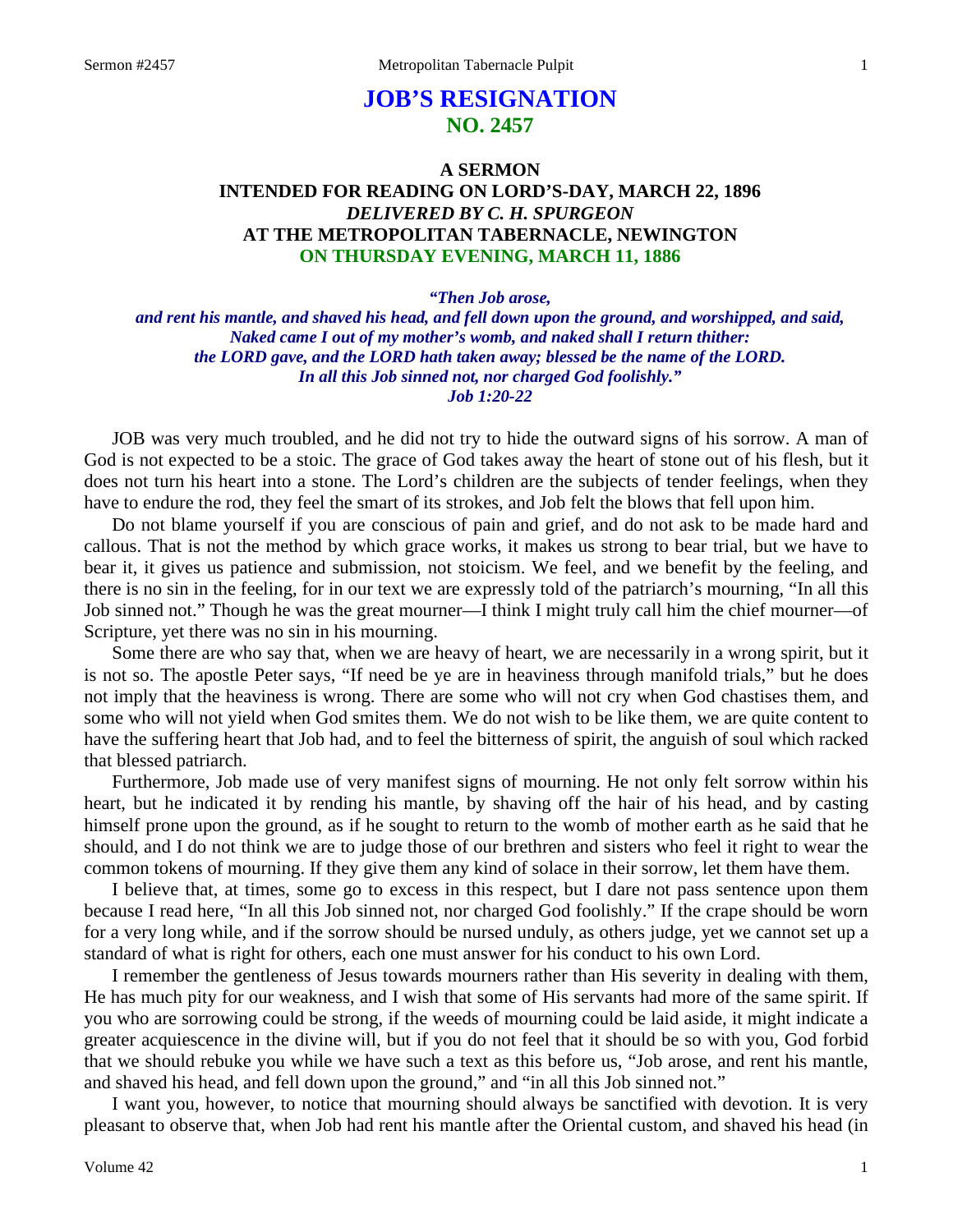a manner which, in his day, was not forbidden, but which under the Mosaic law was prohibited, for they might not cut their hair by way of mourning as the heathen did), and after the patriarch had fallen down upon the ground, he "worshipped." Not, he grumbled, not, he lamented, much less that he began to imprecate and use language unjustifiable and improper, but he "fell down upon the ground, and worshipped*."*

O dear friend, when your grief presses you to the very dust, worship there! If that spot has come to be your Gethsemane, then present there your "strong crying and tears" unto your God. Remember David's words, "Ye people, pour out your hearts"—but do not stop there, finish the quotation—"Ye people, pour out your hearts before him." Turn the vessel upside down, it is a good thing to empty it, for this grief may ferment into something more sour. Turn the vessel upside down, and let every drop run out, but let it be before the Lord. "Ye people, pour out your hearts before him: God is a refuge for us."

When you are bowed down beneath a heavy burden of sorrow, then take to worshipping the Lord, and especially to that kind of worshipping which lies in adoring God, and in making a full surrender of yourself to the divine will, so that you can say with Job, "Though he slay me, yet will I trust in him." That kind of worshipping which lies in the subduing of the will, the arousing of the affections, the bestirring of the whole mind and heart, and the presentation of oneself to God over again in solemn consecration, must tend to sweeten sorrow, and to take the sting out of it.

It will also greatly alleviate our sorrow if we then fall into serious contemplations, and begin to argue a little, and to bring facts to bear upon our mind. Evidently Job did so, for the verses of my text are full of proofs of his thoughtfulness. The patriarch brings to his own mind at least four subjects for earnest consideration, out of which he drew great comfort.

In like manner, you will do well, not merely to sit still and say, "I shall be comforted," but you must look about you for themes upon which to think and meditate to profit. Your poor mind is apt to be driven to and fro by stress of your sorrow, if you can get anchor-hold of some great clearly ascertained truths, about which you can have no possible doubt, you may begin to derive consolation from them.

"While I was musing," said David, "the fire burned," and it comforted and warmed him. Remember how he talked to himself as to another self, "Why art thou cast down, O my soul? and why art thou disquieted within me? Hope thou in God: for I shall yet praise him, who is the health of my countenance, and my God." There are two Davids, you see, talking to one another, and cheering one another!

A man ought always to be good company for himself, and he ought also to be able to catechize himself, he who is not fit to be his own schoolmaster is not fit to be schoolmaster to other people. If you cannot catechize your own heart, and drill a truth into your own soul, you do not know how to teach other people. I believe that the best preaching in the world is that which is done at home. When a sorrowing spirit shall have comforted itself, it will have learned the art of consoling other people. Job is an instance of this kind of personal instruction, he has three or four subjects which he brings before his own mind, and these tend to comfort him.

**I.** The first is, to my mind, THE EXTREME BREVITY OF LIFE.

Observe what Job says, "Naked came I out of my mother's womb, and naked shall I return thither." He came forth, and he expected to go back to mother earth, and there to lie. That is Job's idea of life, and a very true one it is, *"I come forth, and I go back again."*

One asked a man of God, one day, "Will you tell me what life is?" The man of God stopped just a moment, and then deliberately walked away. When his friend met him the following day, he said to him, "Yesterday, I asked you a question, and you did not answer it." "But I did answer it," said the godly man. "No," rejoined the other, "you were there, and you were gone." "Well, you asked me what life was, and that was my answer. Could I have answered your question better?" He answered and acted wisely, for that is a complete summary of our life here below—we come, and we go. We appear for a brief moment, and then we vanish away.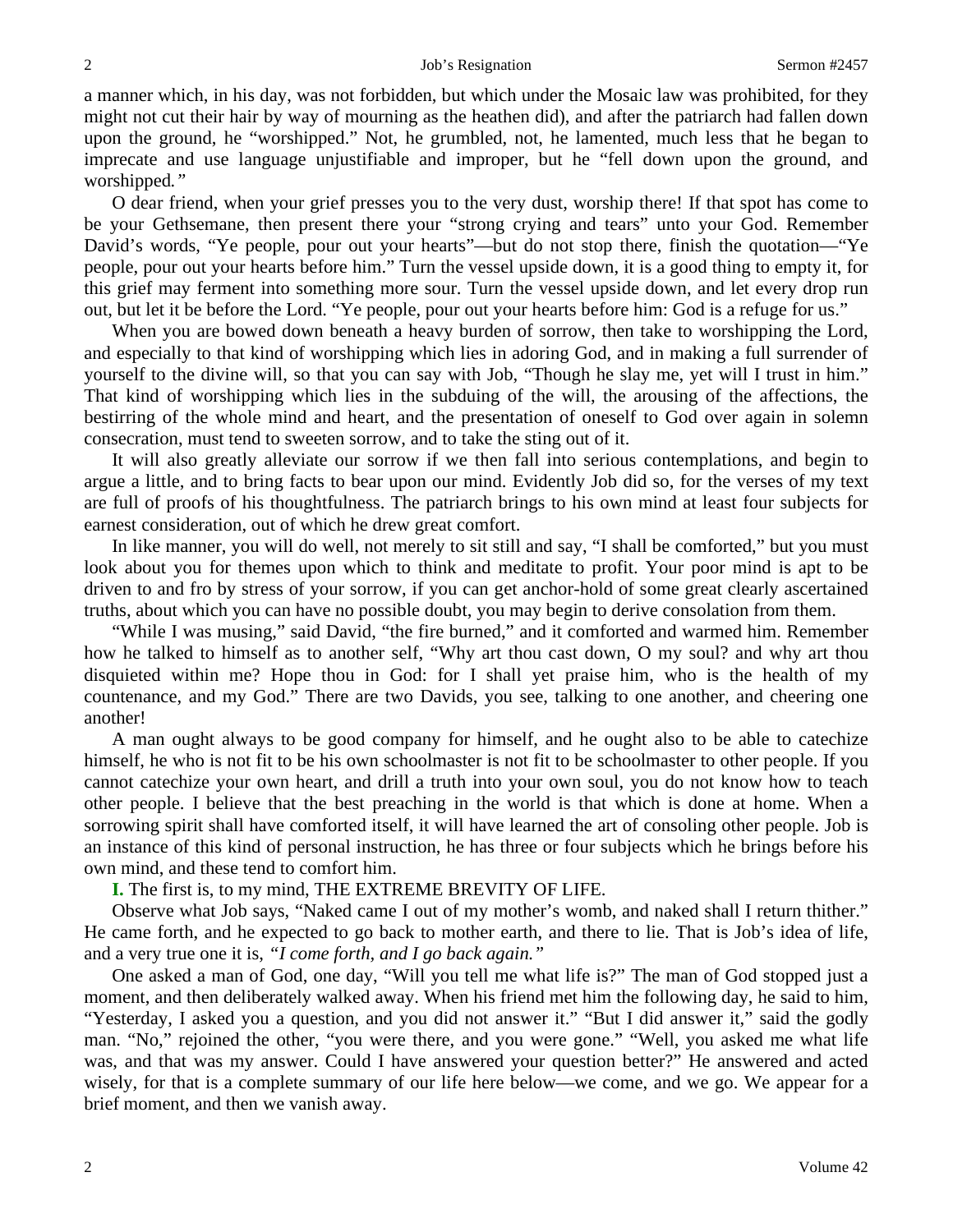#### Sermon #2457 Job's Resignation 3

I often, in my own mind, compare life to a procession. I see you, dear friends, going by me one by one, and vanishing, and others come on behind, but the point that I am apt to forget—and you do the same—is that I am in the procession, and you are in it too. We all count all men mortal but ourselves, yet all are marching towards that country from whose bourn no traveler returns.

Well now, because life is so short, do you not see where the comfort comes? Job says to himself, "I came, and I shall return; then why should I worry myself about what I have lost? I am going to be here only a little while, then what need have I of all those camels and sheep?" So, brethren, what God has given us, is so much spending money on our journey, to pay our own fares, and to help our fellow travelers, but we do not, any of us, need as much substance as Job had. He had seven thousand sheep. Dear me! what a task it must have been to drive and to feed such a large flock! "And three thousand camels, and five hundred yoke of oxen!" That is, a thousand oxen. "And five hundred she asses, and a very great household."

Our proverb says, "The more servants, the more plagues," and I am sure it is true that the more camels, the more horses, the more cows, the more of such things that a man has, the more there is to look after, and to cause him trouble. So Job seems to say to himself, "I am here for such a little time, why should I be carried away, as with a flood, even when these things are taken from me? I come and I go, let me be satisfied if other things come and go. If my earthly stores vanish, well, I shall vanish, too. They are like myself, they take to themselves wings, and fly away, and by and by I too shall take to myself wings, and I shall be gone."

I have heard of one who called life, "the long disease of life," and it was so to him, for though he did a great work for his Master, he was always sickly. Well, who wants a long disease? "There's the respect that makes calamity of so long life." We want rather to feel that it is not long, that it is short, and to set small store by all things here below, and to regard them as things which, like ourselves, appear but for a time, and soon shall be gone.

Further, Job seems especially to dwell with comfort upon the thought, *"I shall return to the earth*, from which all the particles of my body originally came, I shall return thither." "Ah!" said one, when he had seen the spacious and beautiful gardens of a wealthy man, "these are the things that make it hard to die." You remember how the tribe of Gad and the tribe of Reuben went to Moses and said, "If we have found grace in thy sight, let this land be given unto thy servants for a possession, and bring us not over Jordan."

Of course, they did not want to cross the Jordan if they could get all their possessions on the other side. But Job had not anything this side Jordan, he was cleaned right out, so he was willing to go. And really, the losses that a man has, which make him "desire to depart, and to be with Christ; which is far better," are real gains. What is the use of all that clogs us here?

A man of large possessions reminds me of my experience when I have gone to see a friend in the country and he has taken me across a plowed field, and I have had two heavy burdens of earth, one on each foot, as I have plodded on. The earth has clung to me, and made it hard walking. It is just so with this world, its good things hamper us, clog us, cling to us like thick clay, but when we get these hampering things removed, we take comfort in the thought, "We shall soon return to the earth from where we came."

We know that it is not mere returning to earth, for we possess a life that is immortal, we are looking forward to spending it in the true land that flows with milk and honey, where, like Daniel, we shall stand in our lot at the end of the days, therefore, we feel not only resigned to return to the womb of mother earth, but sometimes we even long for the time of our return to come.

A dear servant of God, whom you would all recognize if I mentioned his name, was talking with me concerning our dear departed brother, Hugh Stowell Brown, and he said, "All the brethren of my age and yours seem to be going home, they are passing away, the fathers and the leaders are going, and I could almost wish," he added, "that our Heavenly Father would put my name down as the next to go."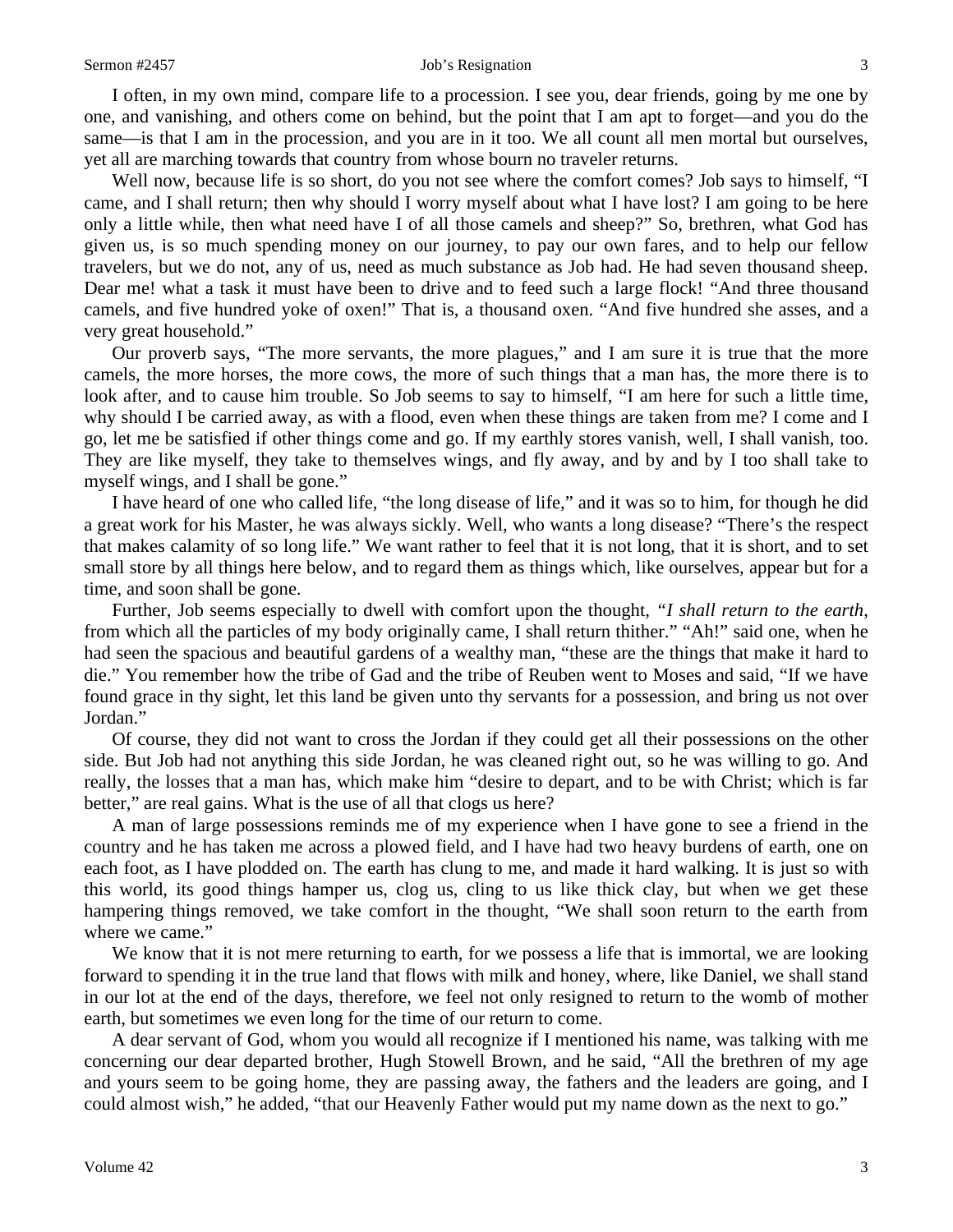I said that I hoped the Lord would not do so, but that our brother might be spared to labor a while longer here, but that, if I might put in another name, I would plead for my own to go in there instead of his! Happily, we have nothing to do with the date of our going home, it is out of our hands, yet we are glad to feel that when the time of our departure shall arrive, it will be no calamity, but a distinct advancement, for the Master to bid us to return to the dust from whence we came.

"Return, ye children of men," He will say, and we will joyfully answer, "Yes, Father, here we are, glad to stretch our wings, and fly straight to yonder world of joy, expecting that even our poor bodies, by and by, at the trump of the archangel, shall come back to You, and we shall be like Your only-begotten Son, when we shall see Him as He is."

**II.** Secondly, Job seems to comfort himself by noticing THE TENURE OF HIS EARTHLY POSSESSIONS. "Naked," he says, "came I out of my mother's womb, and naked shall I return thither."

He feels himself to be very poor, everything is gone, he is stripped, yet he seems to say, *"I am not poorer now than I was when I was born."* I had nothing then, not even a garment to my back but what the love of my mother provided for me. I was helpless then, I could not do anything for myself whatever." One said to me, the other day, "All is gone, sir, all is gone, except health and strength." Yes, but we had not as much as that when we were born. We had no strength, we were too weak to perform the least though most necessary offices for our poor tender frame.

David often very sweetly dwells upon his childhood, and still more upon his infancy, and we shall do well to imitate him. Old men sometimes arrive at a second childhood. Do not be afraid, brother, if that is your case, you have gone through one period, already that was more infantile than your second one can be, you will not be weaker then, than you were at first.

Suppose that you and I should be brought to extreme weakness and poverty, we shall neither be weaker nor poorer than we were when we were then. "But I had a mother," says one. Well, there are some children who lose their mother in their very birth, but if you had a mother to care for you then, you have a Father to care for you now, and as a child of God, you surely feel that your mother was but the secondary agent to watch over you in your weakness, and God who gave that love to her, and moved her to care for you, will be sure to find that same love which flowed out of Him into her still stored up in His own bosom, and He will see you through.

Do not be afraid, my brother, my sister, the Lord will see you through. It is a wonder that after God has been gracious to us for fifty years, we cannot trust Him for the rest of our lives, and as for you who are sixty, seventy, or eighty years of age, what! has He brought you this far to put you to shame? Did He bear you through that very weakest part of your life, and do you think He will now forsake you?

David said, "I was cast upon thee from the womb," as if then he had none but God to help him, and will not He who took care of us then take care of us even to the end? Ay, that He will, wherefore, let us be of good courage, and let the poverty and weakness of our infancy, as we think of it, cheer us if we are weak and poor now.

Then Job adds, "However poor I may be, I am not as poor as I shall be, for naked shall I return to mother earth. *If I have but little now, I shall soon have still less."* We have heard of a rustic who, when dying, put a crownpiece into his mouth because he said that he would not be without money in another world, but then he was a clown, and everyone knew how foolish was his attempt thus to provide for the future. There have been stories told of persons who have had their gold sewn up in their shrouds, but they took not a penny with them for all their pains.

Nothing can be taken with us, we must go back to the earth, the richest as poor as the poorest, and the poorest no poorer, really, than the richest. The dust of great Caesar may help to stop a hole through which the blast blows, and the dust of his slave cannot be put to more ignoble uses. No, poor and weak as we may be, we are not as poor and weak as we shall be by and by, so let us just solace ourselves with this reflection. The two ends of our life are nakedness, if the middle of it should not always be scarlet and fine linen, and faring sumptuously every day, let us not wonder, and if it should seem to be all of a piece, let us not be impatient or complaining.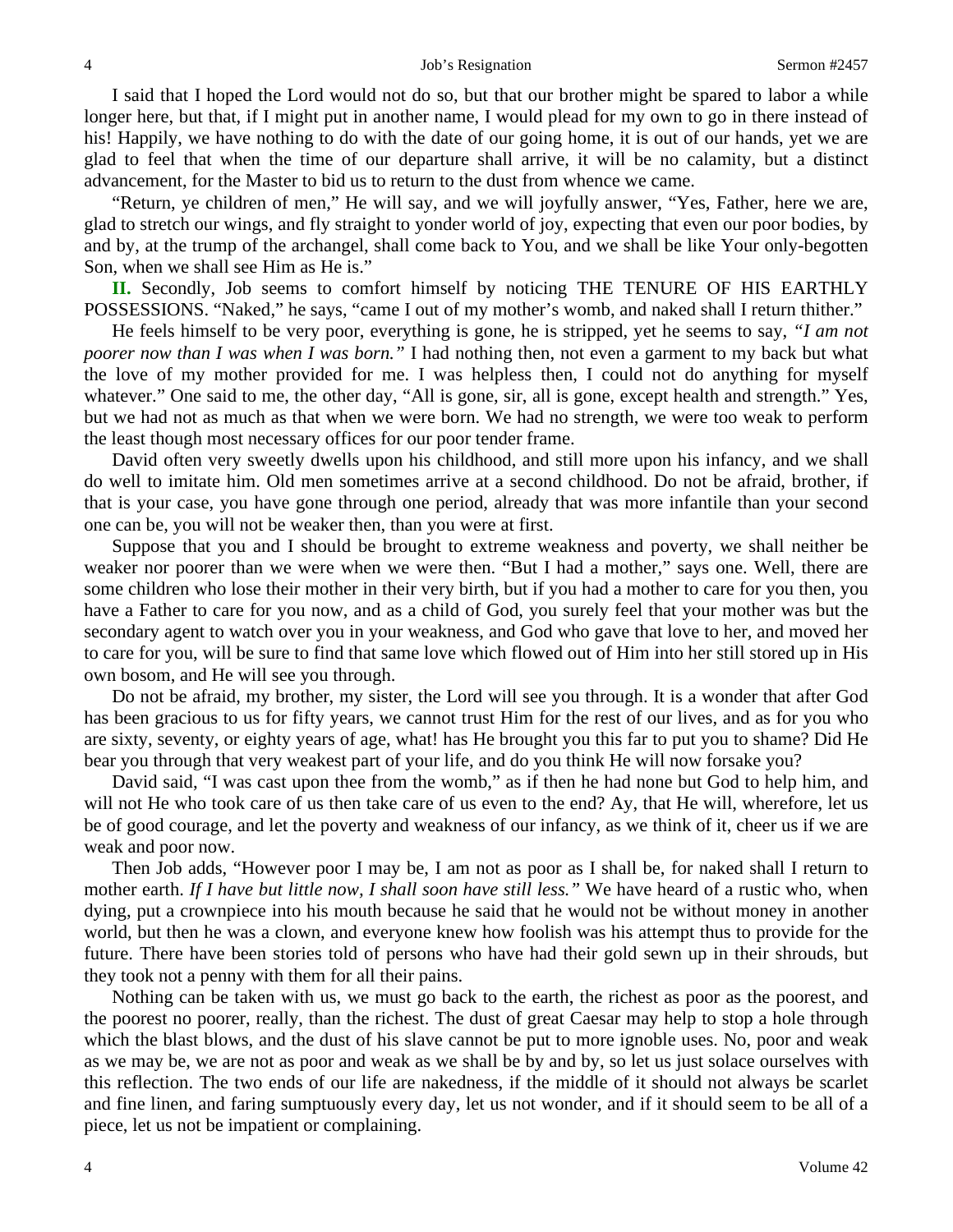#### Sermon #2457 Job's Resignation 5

I want you to notice, also, what I think really was in Job's mind, that, notwithstanding that he was but dust at the beginning, and would be dust at the end, yet, still, there was a Job who existed all the while. "I was naked, but *I was,* naked shall I return thither, but *I shall be there."* Some men never find themselves till they have lost their goods. They, themselves, are hidden away, like Saul, among the stuff, their true manhood is not to be seen because they are dressed so finely that people seem to respect them, when it is their clothes that are respected. They appear to be somebodies, but they are nobodies, notwithstanding all that they possess.

The Lord brought His servant Job to feel, "Yes, when I had those camels, when I had those she asses, when I had those sheep, when I had those men servants, they were not myself, and now that they are gone, I am the same Job that I ever was. The sheep were not a part of myself, the camels were not a part of myself, I, Job, am still here, lying in my wholeness and integrity before God, as much a servant of JEHOVAH, in my nakedness, as I was when I wrapped myself in ermine."

O sirs, it is a grand thing when God helps us to live above what we have, and above what we have not! Then it is that He brings us to know ourselves as we are, in our God, not dependent upon externals, but maintained and strengthened by food of which the world knows nothing, which comes not from milk of kine. Then are we robed in a garment that comes not from fleece of sheep, and we possess a life that depends not on the swift dromedary, a true existence that is neither in flocks, nor herds, nor pastures, nor fields, but delights itself in God, and keeps itself on the Most High.

"Naked came I out of my mother's womb, and naked shall I return thither," says Job, but "still it is I, the blessed of God, His same devoted servant, who will trust Him to the end." That was good talk for Job's heart, was it not? Though it may not all have been said in words, I doubt not that something like it, or something much better, passed through the patriarch's mind, and thus he solaced himself in the hour of his sorrows and losses.

**III.** But now, thirdly, and perhaps the most blessed thing, is what Job said concerning THE HAND OF GOD IN ALL THINGS, "The LORD gave, and the LORD hath taken away; blessed be the name of the LORD."

I am so pleased to think that Job recognized *the hand of God everywhere giving*. He said, "The LORD gave." He did not say, "I earned it all." He did not say, "There are all my hard-earned savings gone." "Ah, me!" he might have said, "all the care for those sheep, the dreadful expense of those camels, and the trouble that I have been at with those oxen, and now they are all gone, it does seem hard."

He does not put it so, but he says, "The Lord gave them to me, they were a gift, and though they are gone, they were a gift from Him who had a right to take them back, for all He gives is only lent. 'A loan should go laughing home,' and if God lent me these things, and now has called them back, I will bless His name for having let me have them so long."

What a sweet thing it is, dear brothers and sisters, if you can feel that all you have in this world is God's gift to you! You cannot feel that, you know, if you came by it dishonestly. No, it is not God's gift then, and it brings no blessing with it, but *that which is honestly the result and fruit of your cheerful industry*, you may consider has come from God, and if, in addition, you have really sanctified your substance, and have given your fair proportion to help the poor and the needy, as Job did, if you can say that you have caused the widow's heart to sing for joy when you relieved her wants, then all that you have is God's gift.

God's providence is man's inheritance, and your inheritance has come to you from God's providence. Look at it all as God's gift, it will even sweeten that little loaf of bread and that tiny pat of butter—which is all you will have to eat today or tomorrow—if you regard it as God's gift. It will soften that hard bed upon which you lie, wishing that you were somewhat better covered from the cold, if you think of it as God's gift. A slender income will give us much contentment if we can see that it is God's gift.

Let us not only regard our money and our goods as God's gifts, but also our wife, our children, our friends. What precious gifts they often are! A man is truly rich who has a good helpmeet, he is really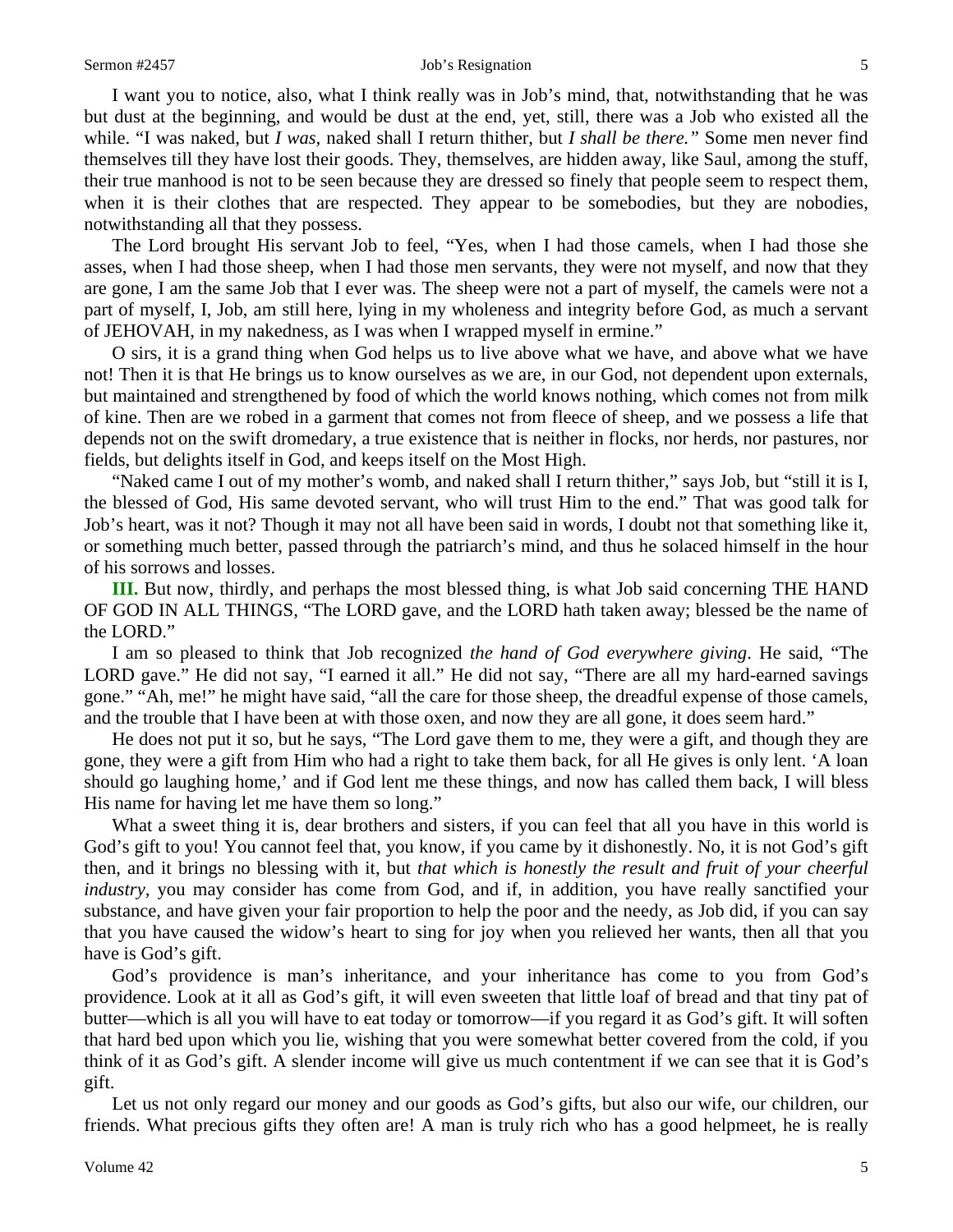rich who has godly children about him. Even though they may cost him much care, he is abundantly repaid by their affection, and if they grow up in the fear of the Lord, what a choice gift they are!

Let us look at them all as God's gifts, let us not see them or anything else about the house without feeling, "My Father gave me this." Surely it will tend to draw the teeth of every sharp affliction if, while you have enjoyed the possession of your good things, you have seen God's hand in giving them to you.

Alas! some of you do not know anything about God. What you have, is not counted by you as God's gift. You miss the very sweetness and joy of life by missing this recognition of the divine hand in giving us all good things richly to enjoy.

But then, *Job equally saw God's hand in taking them away*. If he had not been a believer in JEHOVAH, he would have said, "Oh, those detestable Sabeans! Somebody ought to go and cut to pieces those Chaldeans." That is often our style, is it not—finding fault with the secondary agents? Job has nothing to say about the Sabeans or the Chaldeans, or the wind, or the lightning. "The LORD," said he, "the LORD hath taken away."

I believe that Satan intended to make Job feel that it was God who was at work when his messenger said, "The fire of God is fallen from heaven, and hath burned up the sheep." "Ah!" said Satan, "he will see that God is against him!" The devil did not succeed as he thought he had done, for Job could see that it was God's hand, and that took away the sting of the stroke. "The LORD hath taken away."

Aaron held his peace when he knew that the Lord had done it, and the psalmist said, "I was dumb with silence, I opened not my mouth, because thou didst it," and Job felt just that. "It is the LORD, let him do what seemeth him good." Never mind the secondary agents, do not spend your strength in kicking against this bad man or that, he is responsible to God for all the evil he has done, but at the back of these free agents there is a divine predestination, there is an over-ruling hand, and even that which in men is evil may, nevertheless, in another light, be traced up distinctly to the hand of the Most High. "The LORD gave, and the LORD hath taken away."

Will you recollect that with regard to your children? If Job had lost his eldest son alone, he might have needed much grace to say, "The LORD gave him, and the LORD hath taken him away." Job *had*  lost his eldest son, but he had lost six more sons, and he had lost his three daughters as well. I have known a mother say, "My two dear boys sickened and died within a week, I am the most tried woman who ever lived."

Not quite, not quite, dear friend, there have been others who have excelled you in this respect. Job lost his ten children at a stroke. O Death, what an insatiable archer you were that day, when ten must fall at once! Yet Job says, "The LORD hath taken away." That is all he has to say about it, "The LORD has taken away."

I need not repeat to you the story of the gardener who missed a choice rose, but who could not complain because the master had plucked it. Do you feel that it is just so with all that you have, if he takes it? Oh, yes! why should he not take it? If I were to go about my house, and take down an ornament or anything from the walls, would anybody say a word to me?

Suppose my dear wife should say to the servant, "Where has that picture gone?" and the maid replied, "Oh, the master took it!" Would she find fault? Oh, no! If it had been a servant who took it down, or a stranger who removed it, she might have said something, but not when I took it, for it is mine.

And surely we will let God be Master in His own house, where we are only the children, He shall take whatever He pleases of all He has lent us for a while. It is easy to stand here and say this, but brothers and sisters, let us try to say it if it should ever come to us as a matter of fact that the Lord who gave should also take away.

I think Job did well to call attention to this blessed truth, that the hand of God is everywhere at work, whether in giving or in taking away, I do not know anything that tends more to reconcile us to our present sorrows, and losses, and crosses, than to feel, "God has done it all. Wicked men were the agents, but still God Himself has done it. There is a great mystery about it which I cannot clear up, and I do not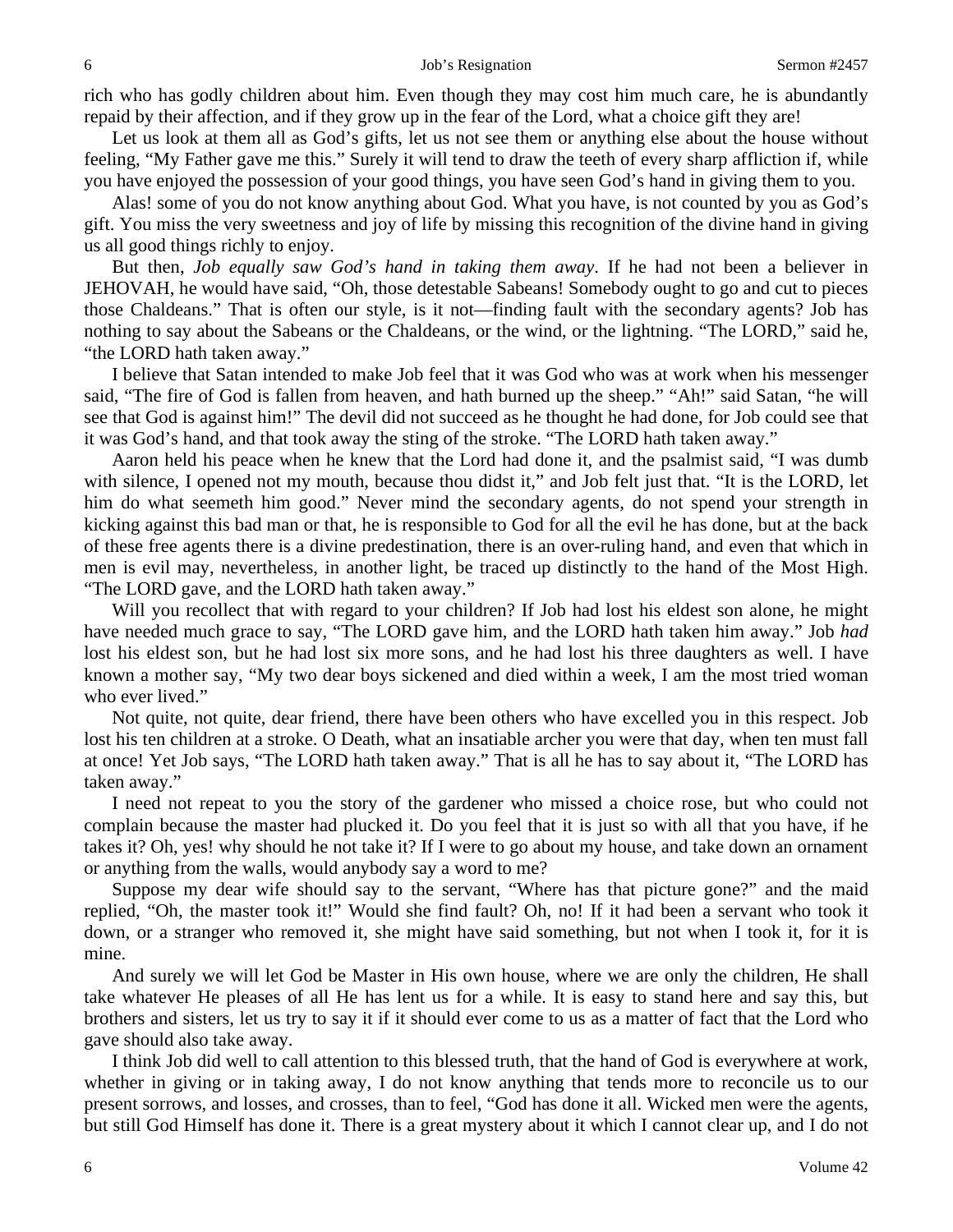**IV.** Job's last comfort lay in this truth, that GOD IS WORTHY TO BE BLESSED IN ALL THINGS, "Blessed be the name of the LORD."

Dear friends, *let us never rob God of His praise, however dark the day is*. It is a funeral day, perhaps, but should not God be praised, when there is a funeral, as well as when there is a wedding? "Oh, but I have lost everything!" And is this one of the days when there is no praise due to God? Most of you know that the Queen's taxes must be paid, and our great King's revenue has the first claim upon us.

Let us not rob our King of the revenue of His praise. "From the rising of the sun unto the going down of the same, the Lord's name is to be praised." "Oh, but I have lost a child!" Yes, but God is to be praised. "But I have lost my mother." Yes, but God is to be praised. "I have a bad headache." Yes, but God is to be praised.

One said to me, one evening, "We should have family prayer, my dear sir, but it is rather late, do you feel too tired to conduct it?" "No," I said, "I was never too tired yet to pray with my brethren, and I hope I never shall be." If it is the middle of the night, let us not go to bed without prayer and praise, for we must not rob God of His glory.

"There is a mob in the street," but we must not rob God of His glory. "Our goods are getting cheaper and cheaper, and we shall be ruined in the market," but let us not rob God of His glory. "There is going to be, I do not know what, happening by and by." Yes, but we must not rob God of His glory.

"Blessed be the name of the LORD." Job means that *the Lord is to be blessed both for giving and taking*. "The LORD gave," blessed be His name. "The LORD hath taken away," blessed be His name. Surely it has not come to this among God's people, that He must do as we like, or else we will not praise Him.

If He does not please us every day, and give way to our whims, and gratify our tastes, then we will not praise Him. "Oh, but I do not understand His dealings," says one. And are you really such a stranger to God, and is God such a stranger to you, that, unless He enters into explanations, you are afraid that He is not dealing fairly with you?

O sir, have you known the Lord for twenty years, and cannot you praise Him for everything? Brethren, some of us have known him forty years now, perhaps some of you have known the Lord for fifty years, are you always wanting to have chapter, and verse, and explanations from Him before you will praise Him? No, no, I hope we have gone far beyond that stage.

God is, however, *especially to be praised by us whenever we are moved by the devil to curse*. Satan had said to the Lord concerning Job, "Put forth thine hand now, and touch all that he hath, and he will curse thee to thy face," and it seemed as if God had hinted to His servant that this was what the devil was aiming at. "Then," said Job, "I will bless him." His wife suggested afterwards that he should curse God, but he would do no such thing, he would bless Him.

It is usually a wise thing to do the very opposite to what the evil one suggests to you. If he says, "Curse," do you bless. Remember the story of a man who was going to give a pound to some charitable institution. The devil said, "No, you cannot afford it." "Then," said the man, "I will give two pounds, I will not be dictated to in this way." Satan exclaimed, "You are a fanatic." The man replied, "I will give four pounds." "Ah!" said Satan, "what will your wife say when you go home, and tell her that you have given away four pounds?" "Well," said the man, "I will give eight pounds now, and if you do not mind what you are at, you will tempt me to give sixteen."

So the devil was obliged to stop because the more he tempted him, the more he went the other way. So let it be with us. If the devil would drive us to curse God, let us bless Him all the more, and Satan will be wise enough to leave off tempting when he finds that, the more he attempts to drive us, the more we go in the opposite direction.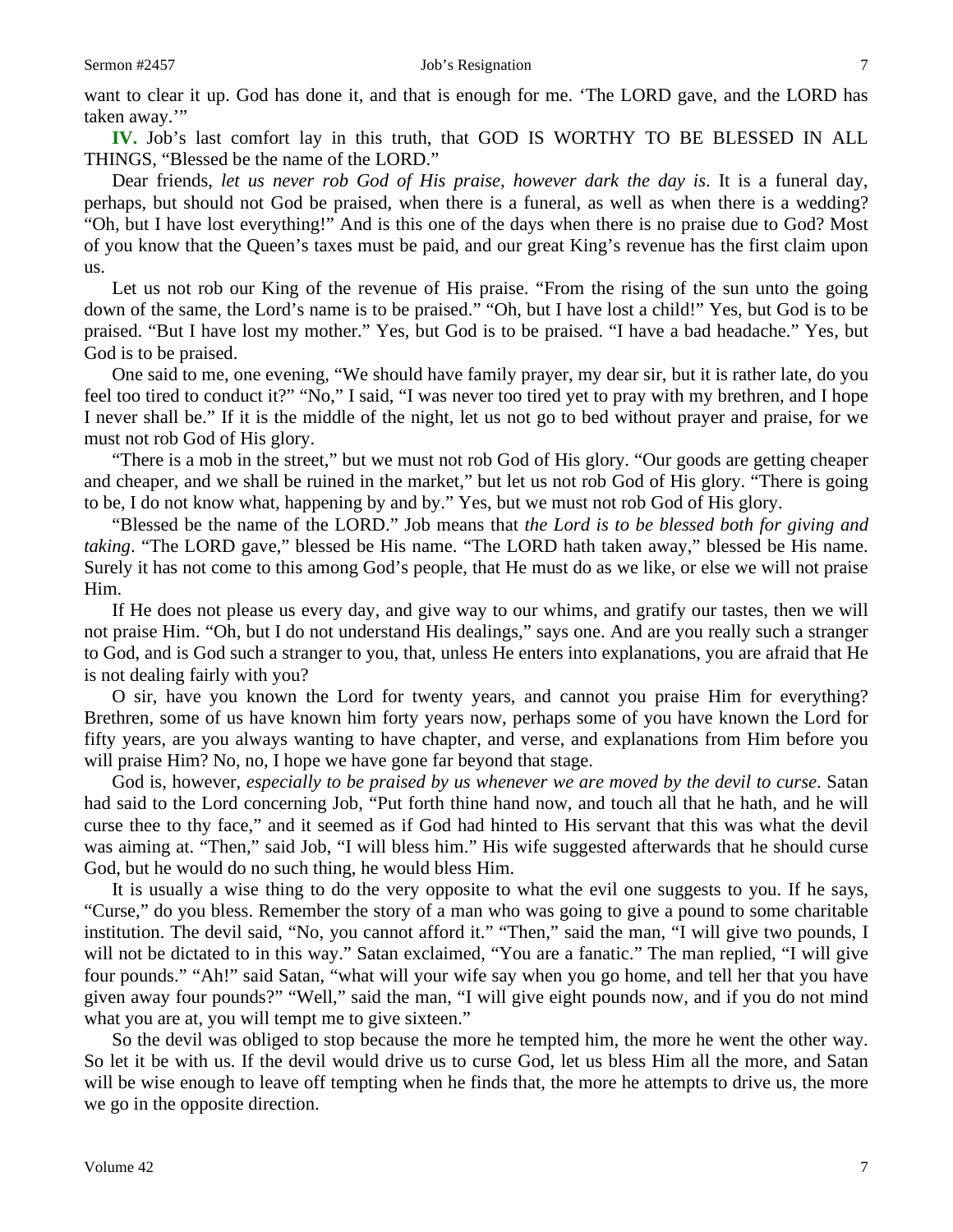This is all meant to be sweet, cheery talk to suffering saints, how I wish that everybody here had an interest in it! What will some of you do, what are some of you doing, now that you have lost all—wife dead, children dead, and you are growing old, yet you are without God? O you poor rich people, who have no interest in God, your money must burn your souls! But you poor, poor, poor people, who have not anything here, and have no hope hereafter, how sad is your case! May God, of His rich mercy, give you even a little commonsense, for surely, commonsense would drive you to Him!

Sometimes in distributing temporal relief, we meet with persons who have been out of work, and full of trouble, and have not had bread to eat, and we say to them, "Did you ever cry to God for help?" "No, sir, we never prayed in all our life." What are you at? Here is a child, crawling about the house, shivering for want of bread and clothes. "Did you never ask your father for anything?" "No, never."

Come, friend, did God make you, or did you grow without Him? Did God create you? If He made you, He will have respect unto the work of His hands. Go and try Him, even on that low ground. Go and seek His face even as His creature, and see whether He does not help you. O unbelief, to what madness do you go, that even when men are driven to starvation, they will not turn to God!

O Spirit of God, bless the sons of men! Even through their fears, and sorrows, and losses, bless them, and bring them in penitence to the Savior's feet, for His dear name's sake! Amen.

### **EXPOSITION BY C. H. SPURGEON**

### *JOB 1:6-22*

**Verse 6.** *Now there was a day when the sons of God came to present themselves before the LORD, and Satan came also among them.*

Angels and all kinds of intelligent spirits had, as it were, a special, solemn, general assembly—a great field-day, or *levee*. Perhaps, in stars far remote, in various parts of the universe, there was celebrated that day a high festival of honor unto JEHOVAH, but since sin has come into the world, since even amongst the twelve apostles there was a Judas, so in every assembly, even though it be an assembly of the sons of God, there is sure to be a devil, "Satan came also among them." If he is not anywhere else, he is sure to be where the sons of God are gathered together.

Yet what impudence this is on his part, that he dares to come even into the assemblies of the saints! And what hardness of heart he must have, for he comes in as a devil, and he goes out as a devil! The sons of God offer their spiritual prayers inspired by the Holy Ghost, but the devil offers diabolical petitions suggested by his own malice.

**7.** *And the LORD said unto Satan, Whence come thou?*

He is obliged to give an account of himself, he cannot go a yard from his door without divine permission.

**7.** *Then Satan answered the LORD, and said, From going to and fro in the earth, and from walking up and down in it.*

Satan is always busy, never quiet, he cannot be still.

**8.** *And the LORD said unto Satan, Hast thou considered my servant Job,—*

You see, Job is a man whom God calls His servant even in speaking to the devil, "Hast thou considered my servant Job?"

**8.** *That there is none like him in the earth, a perfect and an upright man, one that feareth God, and escheweth evil?*

God Himself gives Job that high character. He is a non-such, he stands alone amongst mankind, "There is none like him in the earth." "Hast thou reckoned him up? Hast thou taken his measure, O thou accuser of the brethren?"

**9.** *Then Satan answered the LORD, and said, Doth Job fear God for nought?*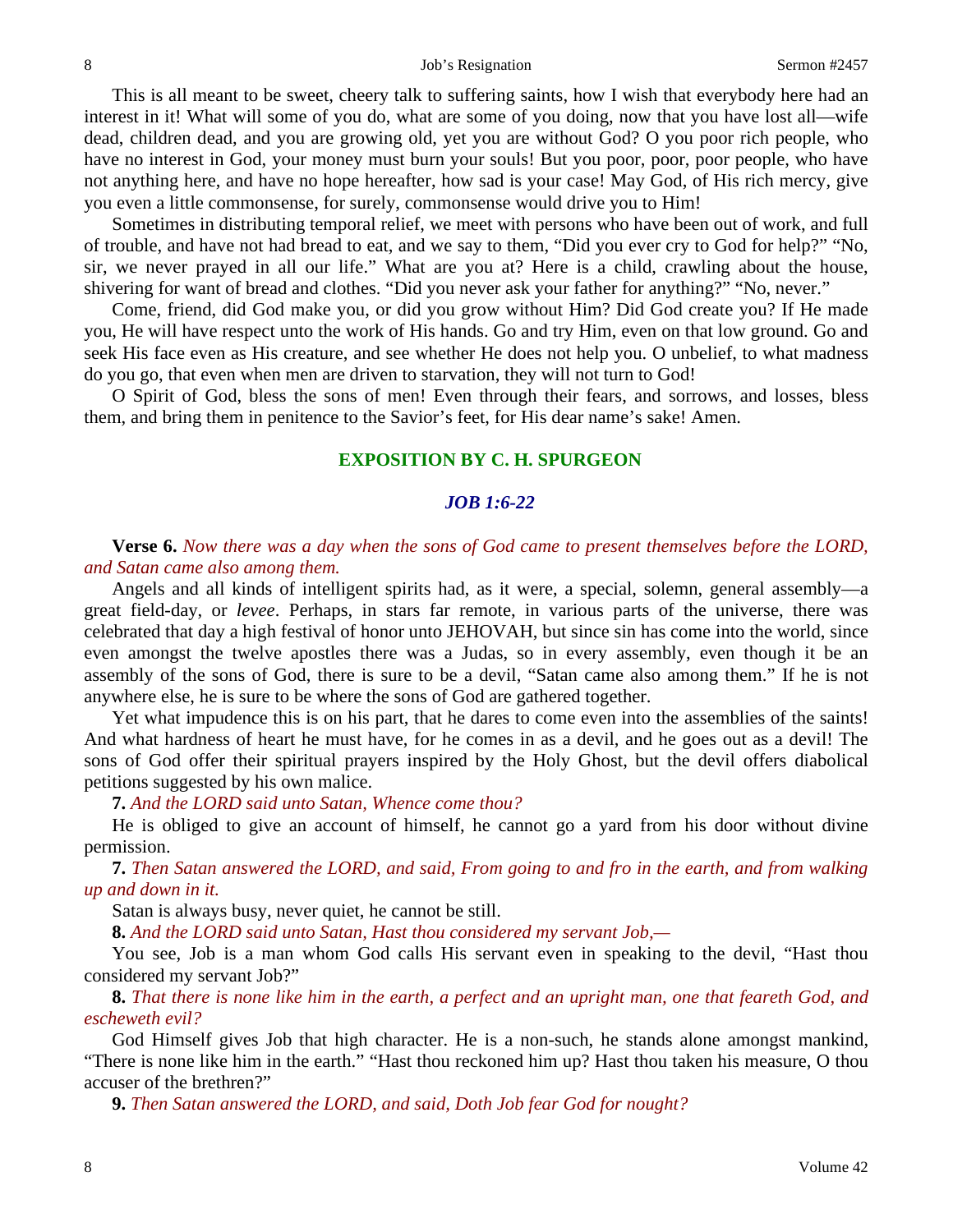**10.** *Have not thou made an hedge about him, and about his house, and about all that he hath on every side?*

"He finds that it pays, it answers his purpose to be devout."

**10-11.** *Thou hast blessed the work of his hands, and his substance is increased in the land. But put forth thine hand now, and touch all that he hath, and he will curse thee to thy face.*

See, the devil measures Job's corn in his own bushel, but happily, it was the measurement of a liar, so he measured amiss. There are still some who say, "Yes, it is a fine thing to be good when you are rich, it is a very easy thing to behave yourself aright when all goes smoothly with you. Would the man, who is such a devout servant of God now, be like that if he were in poverty, or if he were cruelly slandered, or if he were treated with contempt? Would the grace of God carry him over those rough bridges? His religion is a fine thing, no doubt, but if he were tried and tested we would see what he would do."

Now, the Lord delights in proving the graces of His people, for it brings great glory to His name when experiments are made upon them, to test them and try them, and to let even their greatest adversary know how true they are, and what a divine work it is which God has wrought upon them.

**12.** *And the LORD said unto Satan, Behold, all that he hath is in thy power; only upon himself put not forth thine hand.*

Satan could go so far, but no farther, there is an "only" in the permission granted to him, "Only upon himself put not forth thine hand."

**12-13.** *So Satan went forth from the presence of the LORD. And there was a day when his sons and his daughters were eating and drinking wine in their eldest brother's house:*

That was a bad day for trouble to come. Satan selected that day because it was a joyful day, and therefore it would make the trials of Job the more startling. Moreover, if Job could have had his choice, he would have preferred that his trouble should come when his sons and his daughters were praying, not when they were feasting.

**14-15.** *And there came a messenger unto Job, and said, The oxen were plowing, and the asses feeding beside them: and the Sabeans fell upon them, and took them away; yea, they have slain the servants with the edge of the sword; and I only am escaped alone to tell thee.*

The bad news comes to him all of a sudden, just when he is thinking of something very different. There is only one servant left to tell the tale, he was spared that Job might know that the news was true. If that one other servant had been killed, the tidings could only have reached Job as a rumor, that might or might not be true, but now, one of his own servants tells him the sad story, so there is no mistake about it. Ah! the devil knows how and where to strike when he does strike, yet this was only the first blow for poor Job, and there were heavier ones to follow.

## **16.** *While he was yet speaking, there came also another, and said, The fire of God is fallen from heaven, and hath burned up the sheep, and the servants, and consumed them; and I only am escaped alone to tell thee.*

Now, if that lightning had fallen on the Sabeans while they were robbing and plundering, one might not have wondered, but to fall on the flocks of a man of God who had clothed the naked with the fleeces of his sheep, and had presented many of the fat of the flock unto God in sacrifice—that did seem strange. This trial, too, comes right upon the back of the other, and this one would appear to be more severe than the former one because it seemed to come distinctly from God. "The fire of God"—the lightning, "is fallen from heaven, and hath burned up the sheep."

**17.** *While he was yet speaking, there came also another, and said, The Chaldeans made out three bands, and fell upon the camels, and have carried them away, yea, and slain the servants with the edge of the sword; and I only am escaped alone to tell thee.*